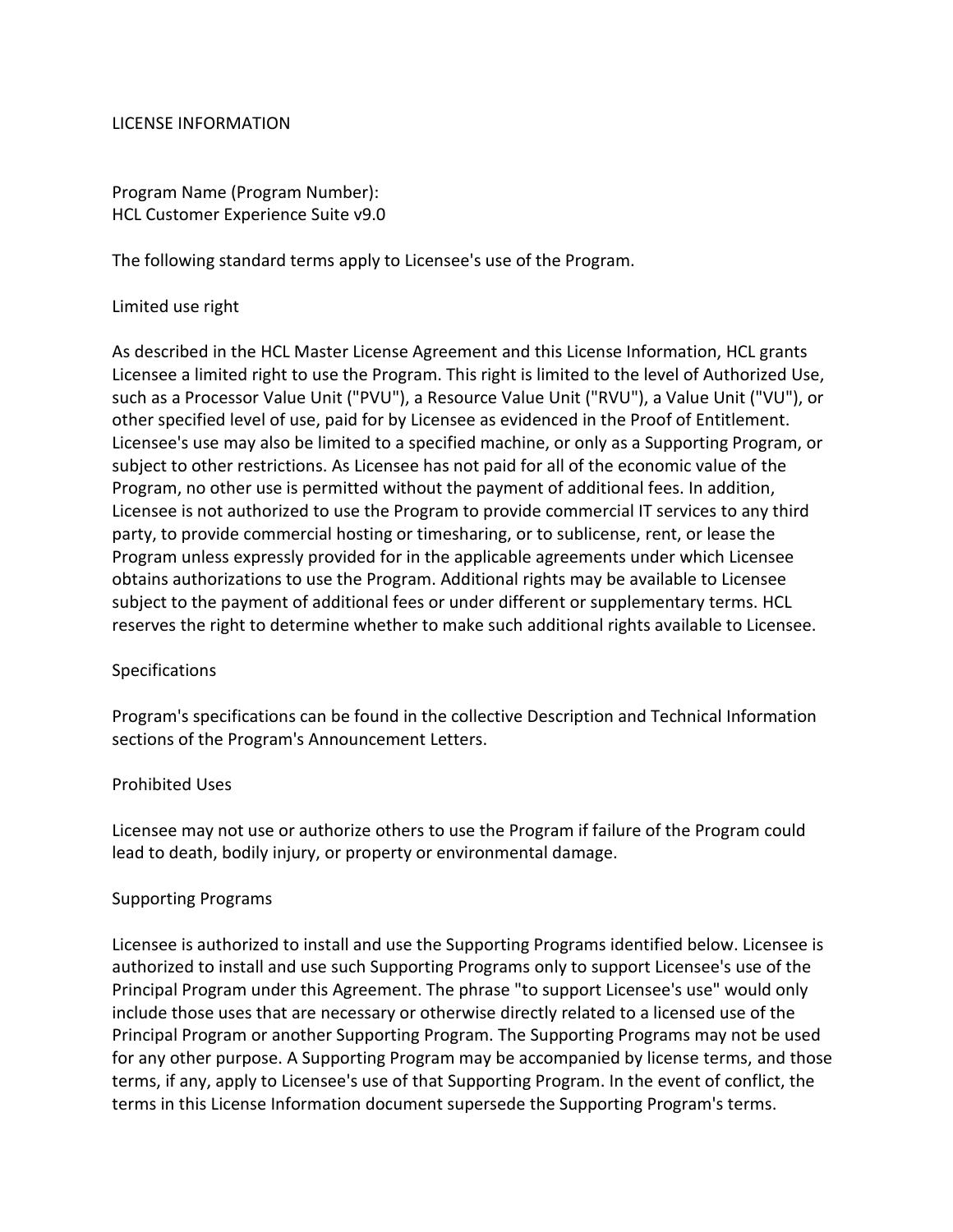Licensee must obtain sufficient entitlements to the Program, as a whole, to cover Licensee's installation and use of all of the Supporting Programs, unless separate entitlements are provided within this License Information document. For example, if this Program were licensed on a PVU (Processor Value Unit) basis and Licensee were to install the Principal Program or a Supporting Program on a 100 PVU machine (physical or virtual) and another Supporting Program on a second 100 PVU machine, Licensee would be required to obtain 200 PVU entitlements to the Program.

Supporting Programs: HCL Portal HCL Web Content Manager

Source Components and Sample Materials

The Program may include some components in source code form ("Source Components") and other materials identified as Sample Materials. Licensee may copy and modify Source Components and Sample Materials for internal use only provided such use is within the limits of the license rights under this Agreement, provided however that Licensee may not alter or delete any copyright information or notices contained in the Source Components or Sample Materials. HCL provides the Source Components and Sample Materials without obligation of support and "AS IS", WITH NO WARRANTY OF ANY KIND, EITHER EXPRESS OR IMPLIED, INCLUDING THE WARRANTY OF TITLE, NON-INFRINGEMENT OR NON-INTERFERENCE AND THE IMPLIED WARRANTIES AND CONDITIONS OF MERCHANTABILITY AND FITNESS FOR A PARTICULAR PURPOSE.

Terms for Oracle Outside In Technology

The Programs licensed under this Agreement include Outside In filtering and document viewing technology (the "Outside In Technology") supplied by Oracle USA, Inc. ("Oracle"). The term "Outside In Technology" includes any technology licensed to Oracle by its suppliers. As used in the Agreement, the term "HCL supplier" shall be deemed to include Oracle and its suppliers. In addition to the terms and conditions of this Agreement, as a condition of using the Outside In Technology, Licensee specifically agrees as follows:

(1) Oracle USA, Inc. is a third party beneficiary to this Agreement.

(2) Licensee may only transfer the Program by providing advance written notice to IBM and otherwise subject to the terms of this Agreement.

(3) Licensee may not publish the results of benchmark tests run on the Outside In Technology without prior written permission.

(4) HCL may inform HCL suppliers of compliance verification results relating to such IBM suppliers' components.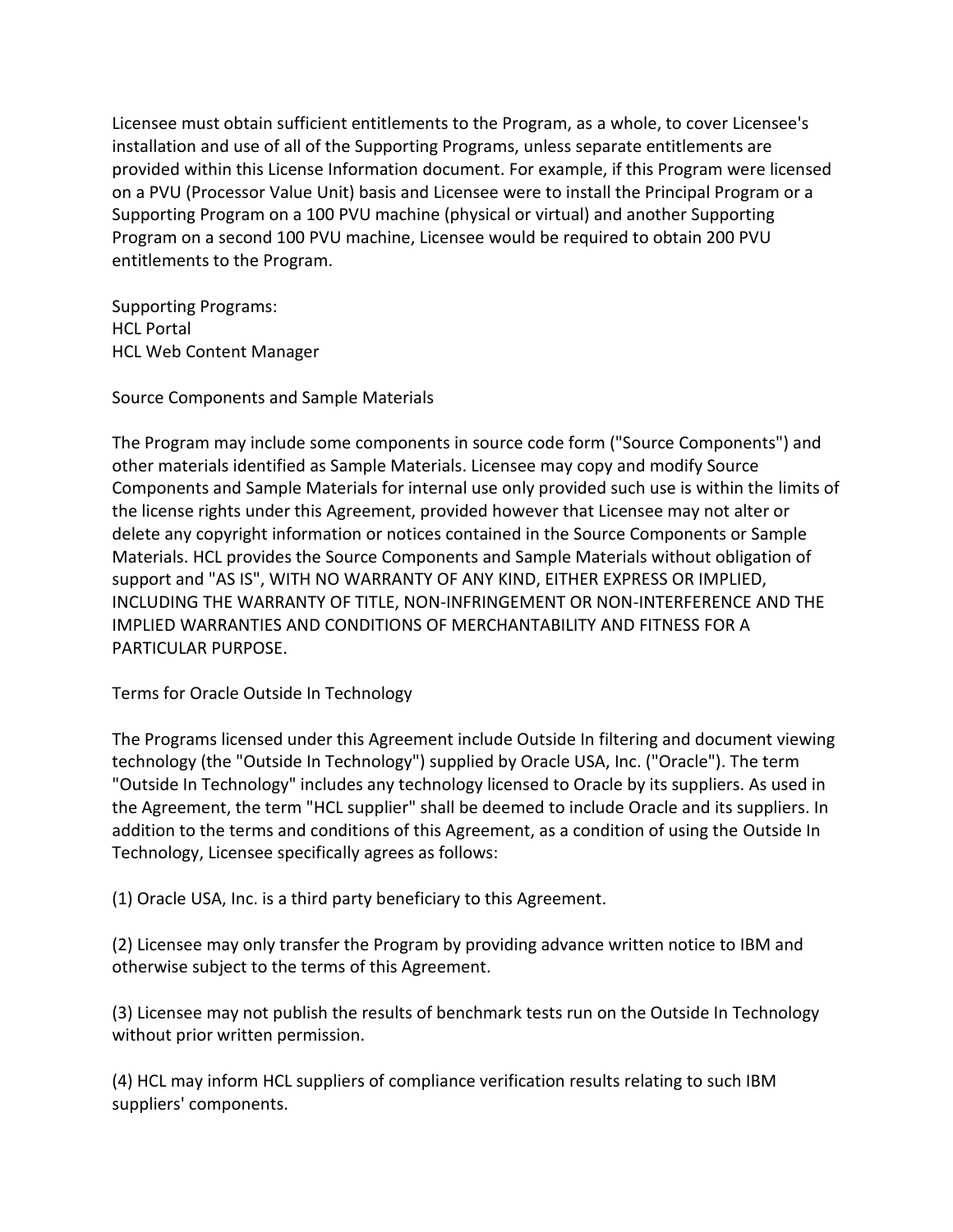(5) To the extent allowed under applicable law, the Uniform Computer Information Transactions Act ("UCITA") does not apply.

## Export and Import Restrictions

This Program may contain cryptography. Transfer to, or use by, users of the Program may be prohibited or subject to export or import laws, regulations or policies, including those of the United States Export Administration Regulations. Licensee assumes all responsibility for complying with all applicable laws, regulations, and policies regarding the export, import, or use of this Program, including but not limited to, U.S. restrictions on exports or reexports.

The following units of measure may apply to Licensee's use of the Program.

# Processor Value Unit (PVU)

Processor Value Unit (PVU) is a unit of measure by which the Program can be licensed. The number of PVU entitlements required is based on the processor technology (defined within the PVU Table by Processor Vendor, Brand, Type and Model Number at http://www.ibm.com/software/lotus/passportadvantage/pvu\_licensing\_for\_customers.html) and the number of processors made available to the Program. IBM continues to define a processor, for the purpose of PVU-based licensing, to be each processor core on a chip. A dualcore processor chip, for example, has two processor cores.

Licensee can deploy the Program using either Full Capacity licensing or Virtualization Capacity (Sub-Capacity) licensing according to the Passport Advantage Sub-Capacity Licensing Terms (see webpage below). If using Full Capacity licensing, Licensee must obtain PVU entitlements sufficient to cover all activated processor cores\* in the physical hardware environment made available to or managed by the Program, except for those servers from which the Program has been permanently removed. If using Virtualization Capacity licensing, Licensee must obtain entitlements sufficient to cover all activated processor cores made available to or managed by the Program, as defined according to the Virtualization Capacity License Counting Rules at http://www.ibm.com/software/lotus/passportadvantage/Counting\_Software\_licenses\_using\_s pecific\_virtualization\_technologies.html.

\* An Activated processor core is a processor core that is available for use in a physical or virtual server, regardless of whether the capacity of the processor core can be or is limited through virtualization technologies, operating system commands, BIOS settings, or similar restrictions.

In addition to the above, the following terms apply to Licensee's use of the Program.

Licensee is authorized to use the Program only to develop, deploy, maintain, and manage Licensee's customer facing extranet website, including extranet website content, and to provide direct customer support.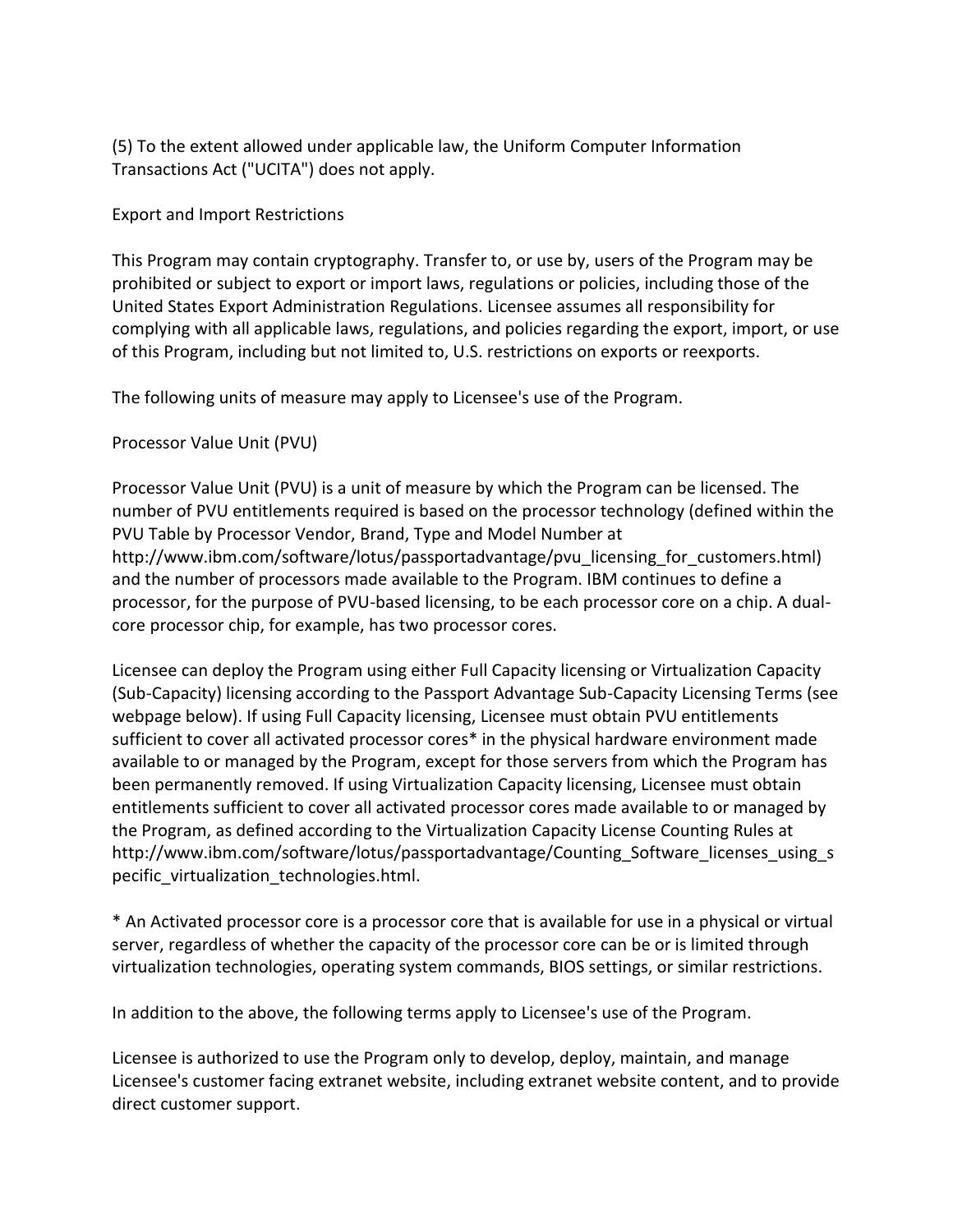#### THIRD PARTY PROGRAMS

Licensee is authorized to install and use the Third Party Programs identified below. The terms of this Agreement supersede and void any electronic "click through," "shrinkwrap," or other licensing terms and conditions included with or accompanying the Third Party Program(s). The Principal Program and any Third Party Programs are all part of the Program, as a whole. Therefore, Licensee must obtain sufficient entitlements to the Program, as a whole, to cover Licensee's installation and use of all of the Third Party Programs, unless separate entitlements are provided within this License Information document. For example, if this Program were licensed on a PVU (Processor Value Unit) basis and Licensee were to install the Principal Program or a Third Party Program on a 100 PVU machine (physical or virtual) and another Third Party Program on a second 100 PVU machine, Licensee would be required to obtain 200 PVU entitlements to the Program.

Third Party Programs:

HCL Leap - Entitlement: Ratio 1 PVU/1 PVU

Supporting Program Details

HCL Portal - Entitlement: Ratio 1 PVU/1 PVU

HCL Web Content Manager - Entitlement: Ratio 1 PVU/1 PVU

"Use by Principal Program" means that neither Licensee nor any application, program, or device external to the Principal Program is authorized to directly use or access the services of the Supporting Program in any way. The Supporting Program is provided exclusively for use by the Principal Program. Licensee may access the Supporting Program only to perform administrative functions, such as backup, recovery, and authorized configuration but may not directly use the Supporting Program for any productive use.

"Ratio n/m" means that Licensee receives some number ('n') entitlements of the indicated metric for the identified program for every specified number ('m') entitlements of the specified metric for the Program as a whole. The specified ratio does not apply to any entitlements for the Program that are not of the required metric type. The number of entitlements for the identified program is rounded up to a multiple of 'n'. For example, if a Program includes 100 PVUs for an identified program for every 500 PVUs obtained of the Principal Program and Licensee acquires 1,200 PVUs of the Program, Licensee may install the identified program and have processor cores available to or managed by it of up to 300 PVUs. Those PVUs would not